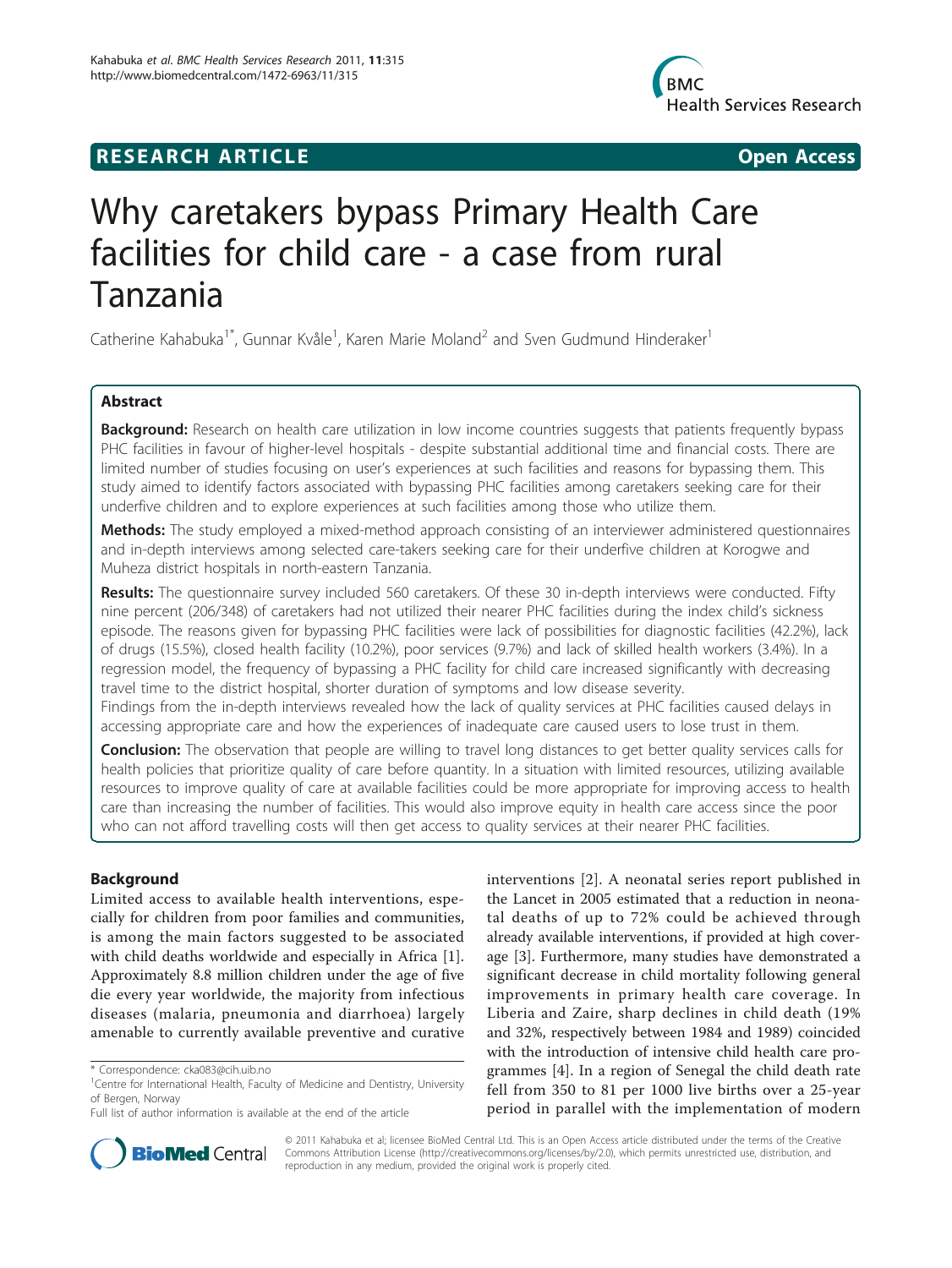health services [\[5](#page-8-0)]. Studies showing a large fraction of children dying at home also indicate under-utilization of health care services [[6\]](#page-8-0).

To facilitate access to health care, many low-income countries have assigned village-level PHC facilities as the main point of care for uncomplicated health problems. These are usually run by non-physician clinicians, such as clinical officers and/or nurses who are trained to attend simple cases and refer complicated ones to hospitals. However, research suggests that patients frequently bypass these facilities in favour of higher level hospitals despite substantial additional time and financial costs. A study in Kenya found that half or more of survey respondents bypassed their nearest (usually lower level) facility for antenatal care, immunization and child illnesses [[7](#page-8-0)]. High bypass for outpatient care of episodic common illnesses has also been observed in Sri-Lanka and Namibia [[8,9\]](#page-8-0).

In recent years, Tanzania has significantly increased the number of health facilities across the country with the primary aim of improving access to health care for its entire people. The new Tanzanian health policy proposes establishment of a dispensary in every village, a health centre in every ward and a district hospital in every district. By 1992 about 72% of the population lived within 5 km of a health facility and 93% lived within 10 km [\[10](#page-8-0)]. However, the problem of bypass has also been reported in Tanzania [[11,12\]](#page-8-0).

The main reasons given for bypassing PHC facilities in the studies mentioned above were poor services (including lack of drugs and diagnostic services) and lack of trust in health workers at the bypassed facilities [[7](#page-8-0),[11,12](#page-8-0)]. None of the studies explored in-depthly the actual user's experiences at such facilities in relation to the reported deficiencies. Focusing on utilization of PHC facilities among care-takers seeking care for their underfive children in rural Tanzania, this study aimed to 1) establish the frequency of bypassing such facilities 2) identify factors influencing bypass and, 3) explore experiences, at such facilities, of caretakers seeking care for their under-five children.

# Methods

# Study area

The study was conducted at Korogwe and Muheza district hospitals of Tanga Region in north-eastern Tanzania. The two hospitals serve as referral hospitals in the two districts. Korogwe district is located about 100 km inland from Tanga. Based on the 2002 Census and a population growth rate of 1.2% per year [[13](#page-8-0)], the projected population in 2009 was 282,901. The district is served by 47 dispensaries, four health centres and three hospitals (the study hospital and two church owned hospitals. Muheza district is around 25 km from the city of

Tanga and about 70 km from Korogwe. Based on 2002 census and a population growth rate of 1.4%, it had a projected population of 306,862 in 2009 [[13](#page-8-0)], which is served by 54 dispensaries, four health centres, and one district hospital. The two districts were purposely selected because they are endemic for malaria which is the leading cause of admissions and deaths among under-five children in both districts [[6,14\]](#page-8-0). They are also predominantly rural, but were still easy to access.

### Study design

The study employed concurrent mixed method approach applying both quantitative and qualitative research methods. The quantitative part focused on establishing the frequency and reasons for bypassing PHC facilities. This was complemented by in-depth interviews which explored perceptions and experiences related to the quality of care offered at PHC facilities. The actual sample size for the quantitative part of this study was calculated for another purpose. Analysis of the 348 children included in this study gave a power of 80% to determine a PHC bypassing difference of 15% between two equally large groups of children (60% versus 45%), granted a 95% CI. Data were collected between July 2009 and January 2010.

#### Quantitative data collection

The target population were care-takers of sick children between 1 month and 5 years, with a diagnosis of malaria, pneumonia or diarrhoea seeking care at the outpatient departments (OPDs) of the two district hospitals. We identified all sick children presenting at the OPD, between 9 am and 2 pm, with a history of one or more of the following symptoms; fever, cough, difficulty in breathing/fast breathing, diarrhoea or vomiting. These were reviewed and assigned diagnosis as per WHO guidelines [\[15](#page-8-0)] by the principal investigator or a trained clinical officer. Children with a diagnosis of malaria, pneumonia or diarrhoea were included in the study. Some children with a provisional diagnosis of malaria were also included even if the subsequent result of malaria rapid test was negative. Caretakers of children who needed admission to the hospital were interviewed later in the ward after the children had received treatment. Caretakers of severely ill children who died before the interviews could be conducted were not included.

Interviews were conducted by trained clinical officers using a pre-tested questionnaire after obtaining a written informed consent. We obtained detailed care-seeking information pertaining to the current child's sickness episode including all treatments received and their sources, as well as availability and use of PHC facilities. When the caretaker had reported presence of a PHC facility nearer than the district (study) hospital but had not at all utilized it during the index child's sickness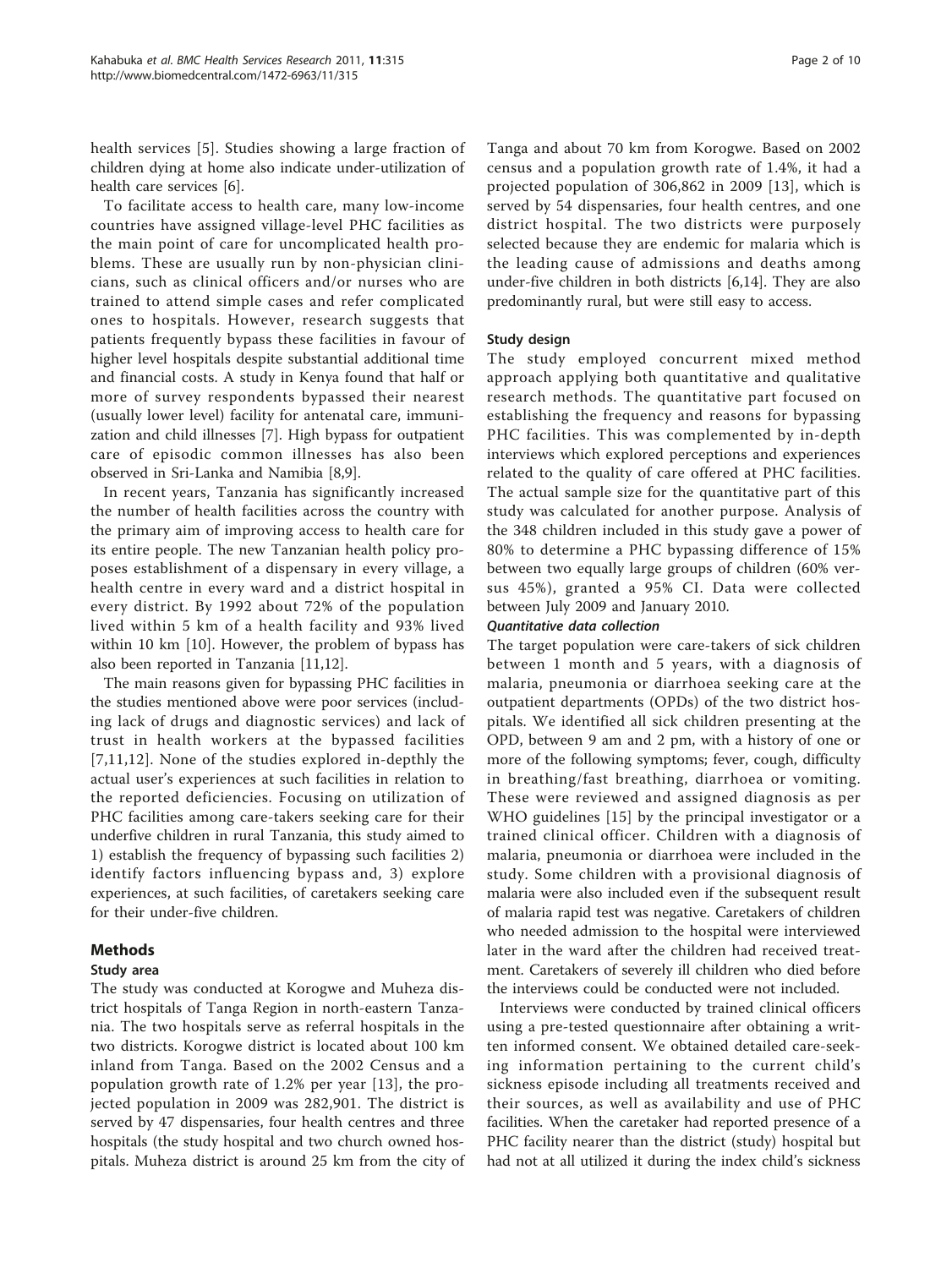episode, an open-ended question was used to investigate reasons for bypassing it. Other information collected included questions on indicators of socio-economic status such as household characteristics, composition and assets.

#### In-depth interviews

In-depth interviews were conducted with the primary aim of exploring possible contributions of different potential factors (including quality of services offered at PHC facilities) to child's progression to severe disease. Hence, these were only conducted with caretakers who at the day of admission presented with a severely ill child. All children with a confirmed diagnosis of severe malaria, very severe pneumonia or acute watery diarrhoea with severe dehydration qualified to be interviewed. Caretakers were asked to recall details on actions taken from when they recognised the first symptom of the current child's sickness until the day of admission. Those who utilized their nearer PHC facilities were asked to give full details of what happened at these facilities while those who did not utilize them were asked to give reasons for bypassing them. A total of 30 in-depth interviews were conducted at around which point nothing new seemed to be coming out of the interviews. The interviews lasted between 25 and 45 minutes and were all performed by the principle investigator in Swahili, the national language. All interviews were digital-recorded and all the interviewees were also part of the quantitative survey.

#### Ethical consideration

Ethical approval was obtained from the National Institute for Medical Research in Tanzania. Informed written consent was obtained from all study participants prior to conducting the interviews. No caretaker refused to participate, neither for the quantitative nor the qualitative interviews. All study procedures were conducted with caution not to interfere with the patient's ordinary consultations and only after the child had received all the necessary treatment.

#### Data analysis

The quantitative data were double-entered and validated using Epidata version 3.1. SPSS version 18 was used for final analysis. A bypasser was defined as a caretakers who reported to have a PHC facility (dispensary or health centre) nearer than the district hospital but did not utilize it at all during the current child's sickness episode. When the district hospital was the nearest facility, the care-taker was classified as a non-bypasser.

We performed bivariate analysis to examine associations between bypassing a nearer facility and potential predictors, and multivariate analyses to determine which predictors remained associated with bypass when Page 3 of 10

adjusted for other factors. The variables selected for the multivariate model were either significant (p-value < 0.05) in the bivariate analysis or shown to be significant in previously published studies [\[16](#page-8-0)-[18\]](#page-9-0).

The analysis of the qualitative data followed the principles of thematic content analysis. The interviews were transcribed and analysed in Swahili language. The data material was coded and categorised according to the recurrent themes. Translation into English was done at a later stage after identifying meaningful themes.

#### Results

#### Socio-demographic characteristics

Table 1 depicts some of the background characteristics of our study participants. A total of 560 caretakers were interviewed in the hospital survey, 52.5% from Muheza and 47.5% from Korogwe. The majority of respondents were biological mothers (92.1%), were married (78.6%) and peasants (59.8%). The overall mean age of respondents was 28.3 years, with the majority (85.5%) between

Table 1 Characteristics of interviewed child-caretakers in Korogwe and Muheza districts in 2009/2010 (n = 560)

| Characteristic                         | Quantitative | Qualitative |  |
|----------------------------------------|--------------|-------------|--|
|                                        | No. (%)      | No. (%)     |  |
| Study site                             |              |             |  |
| Korogwe                                | 294 (52.5)   | 17(56.7)    |  |
| Muheza                                 | 266 (47.5)   | 13(43.3)    |  |
| Child sex                              |              |             |  |
| Male                                   | 301 (53.8)   | 14(46.7)    |  |
| Female                                 | 259 (46.3)   | 16 (53.3)   |  |
| Child age (in months)                  |              |             |  |
| $0 - 11$                               | 210 (37.6)   | 3(10.0)     |  |
| $12 - 23$                              | 151(27.1)    | 7(23.3)     |  |
| $24+$                                  | 197 (35.3)   | 20 (66.7)   |  |
| Care-taker's level of education        |              |             |  |
| No formal education                    | 101(18.0)    | 10(33.3)    |  |
| Primary education (std I-VII)          | 420 (75.0)   | 18 (60.0)   |  |
| Post-primary education                 | 39(7.0)      | 2(6.7)      |  |
| Care-taker's occupation                |              |             |  |
| Housewife/Househusband                 | 106 (18.9)   | 2(6.7)      |  |
| Peasant                                | 335 (59.8)   | 25 (83.3)   |  |
| Small scale business                   | 96 (17.1)    | 1(3.3)      |  |
| Employed                               | 17(3.0)      | 2(6.7)      |  |
| Others                                 | 6(1.2)       | 0(0)        |  |
| Care-taker's relationship to the child |              |             |  |
| Biological mother                      | 515 (92.1)   | 22 (73.3)   |  |
| Biological father                      | 17(3.0)      | 4(13.3)     |  |
| Grandmother                            | 15(2.7)      | 2(6.7)      |  |
| Grandfather                            | 1(0.2)       | 0(0)        |  |
| Others                                 | 11(2.0)      | 2(6.7)      |  |
| <b>Total</b>                           | 560 (100)    | 30 (100)    |  |

We have full information everywhere except for 1 child under "care-taker's relationship to the child" and 2 children under "child age".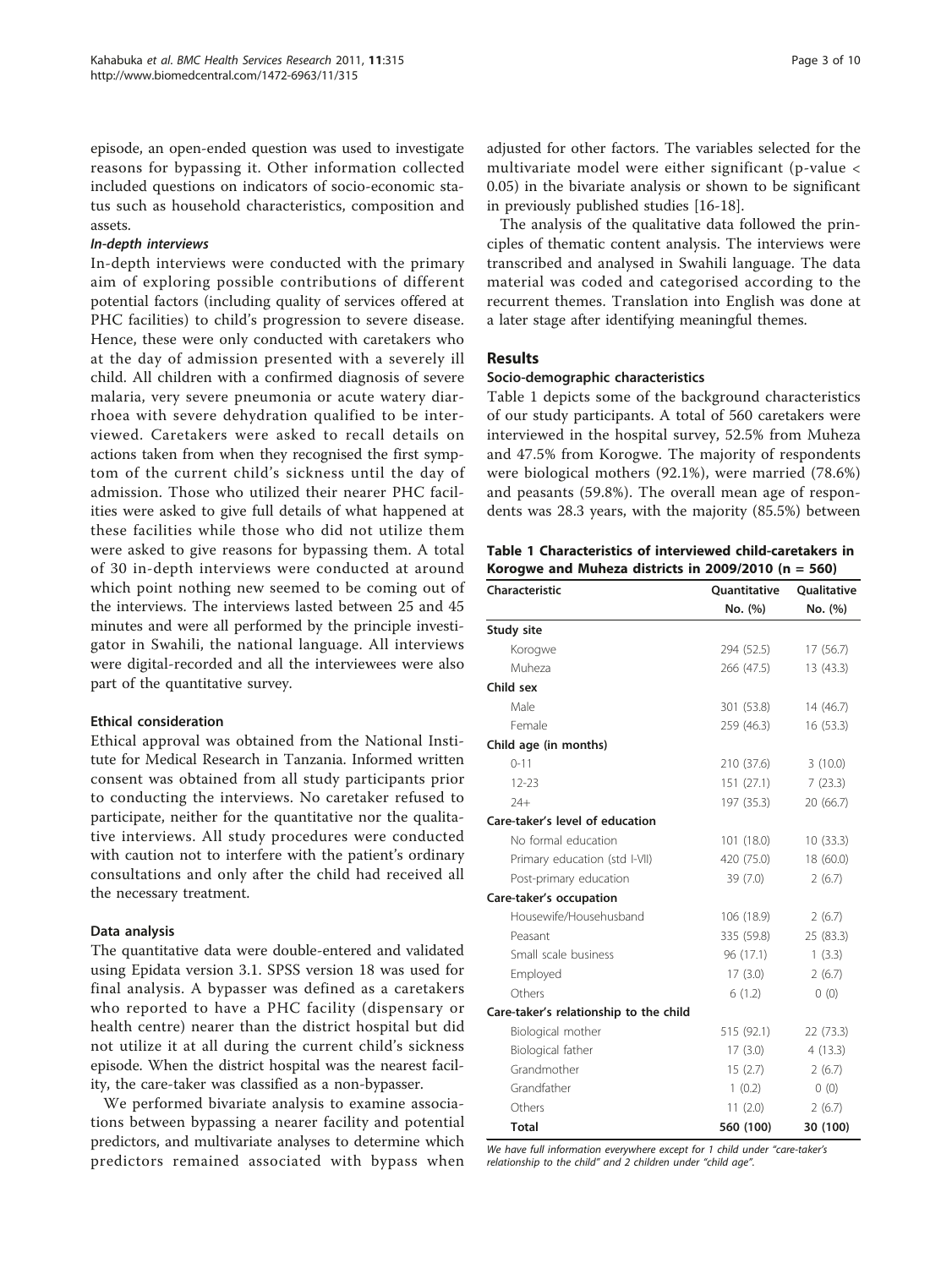18 and 35 years. The majority (75.0%) had primary school education and 58.8% had completed it. Only 83 (14.8%) reported to have electricity and the majority (72.7%) used firewood as the main fuel for cooking. Approximately half of children were male (53.8%) and the majority (64.7%) were less than two years of age.

The background characteristics of the 30 caretakers participating in the qualitative study were very similar to the bigger study group except for the age distribution of the children, a majority (66.7%) being two years or more.

The majority of children whose caretakers underwent in-depth interviews had a diagnosis of severe malaria (17/30). Five had very severe pneumonia, five had acute watery diarrhoea (AWD) with severe dehydration, one had both severe malaria and AWD with severe dehydration while two had both very severe pneumonia and AWD with severe dehydration.

### Care seeking patterns

Almost all caretakers (91.6%) reported taking some action within the first 24 hrs after recognizing the first child's symptom. The majority (52.1%) gave simple treatment, mainly paracetamol, purchased from local or drug shops. A few (14.5%) gave some treatments available at home, commonly from previous consultations. Only 20.9% went to public hospitals within the first 24 hrs.

For the majority, the main reason given for the first action taken was that it was the closest available care (55.6%). However, a larger proportion of those who utilized public hospitals as the first option of care said it was the care they trusted more as compared to those who used other forms of care (36.8% versus 5.3%).

Treatment given at home originating from previous consultations included paracetamol, oral rehydration fluid, metronidazole, zinc, salbutamol, cotrimoxazole, quinine, co-artem and amoxicillin. Most of these drugs were also reported to be purchased from local shops.

#### Bypass of PHC facilities

In the Quantitative survey, 348 caretakers (62.7% of the total material) reported having a nearer facility other than the study hospital. Of these, 206 (59.2%) had bypassed them during the current child's sickness episode. Among 30 caretakers interviewed qualitatively, 26 reported to have a PHC facility closer to home than the district (study) hospital. Similarly 12 had bypassed this facility.

Table [2](#page-4-0) below depicts associations between potential factors associated with bypass among caretakers who reported a nearer PHC facility in the quantitative survey. The results showed no significant difference between the frequency of caretakers bypassing their nearest facility according to child's age and sex, and caretaker's socio-

economic status (Table [2](#page-4-0)). We found significant associations between bypassing a PHC facility and study site (66.1% in Korogwe district compared to 52.5% in Muheza district) and caretaker's level of education (83.3% among caretakers with post-secondary education compared to 52.7% among those with no formal education). However, the association with education disappeared after controlling for other factors. We found persistent inverse associations between bypassing a PHC facility and travel time to the district hospital, child's duration of symptoms and child's disease severity (Table [2\)](#page-4-0).

At the district hospital, majority of children (81.7%) seen with non-severe disease had bypassed their PHC facilities, as compared to less than half (45.8%) among those with severe disease.

### Reported quality of care at PHC facilities

Similar concerns related to availability and quality of care at PHC facilities were raised in the quantitative survey as well as the qualitative interviews. In the quantitative survey, lack of diagnostic facilities was mentioned most frequently by study participants as the main reason for bypassing the PHC facilities (42.2%). This was followed by lack of drugs (15.5%), the PHC facility being closed (10.2%) and services at the PHC facility not being good (9.7%). A few caretakers (3.4%) mentioned unavailability of staff as one of the reasons for bypassing PHC facilities while eighty participants (38.8%) gave other numerous reasons different from above, each comprising less than one percent.

The recurrent themes of the interviews also revealed lack of diagnostic facilities and drugs as being among the multiple deficiencies that care takers expected to encounter or had encountered at their nearer PHC facility. The following case is based on a mother's account of the care offered to her sick child at PHC facilities and illustrates how these 'multiple lacks' cause delays that may be fatal.

#### Case 1

A mother was seen at the district hospital 4 days after the onset of symptoms of her 4 months old female baby. On admission the child was semiconscious, dyspnoeic and had severe hypoglycaemia. The child died 8 hrs after admission. Below is a day to day account of the development of the sickness based on the mother's experiences of the care received at the PHC facilities where she first sought help for her sick baby.

Day 1: The child started having diarrhoea and vomiting. The mother took her child to a nearby public dispensary. At the dispensary, mother was given metronidazole tablets to give the child at home.

Day 2: Observing no improvement in the child, the next morning mother went back to the same dispensary.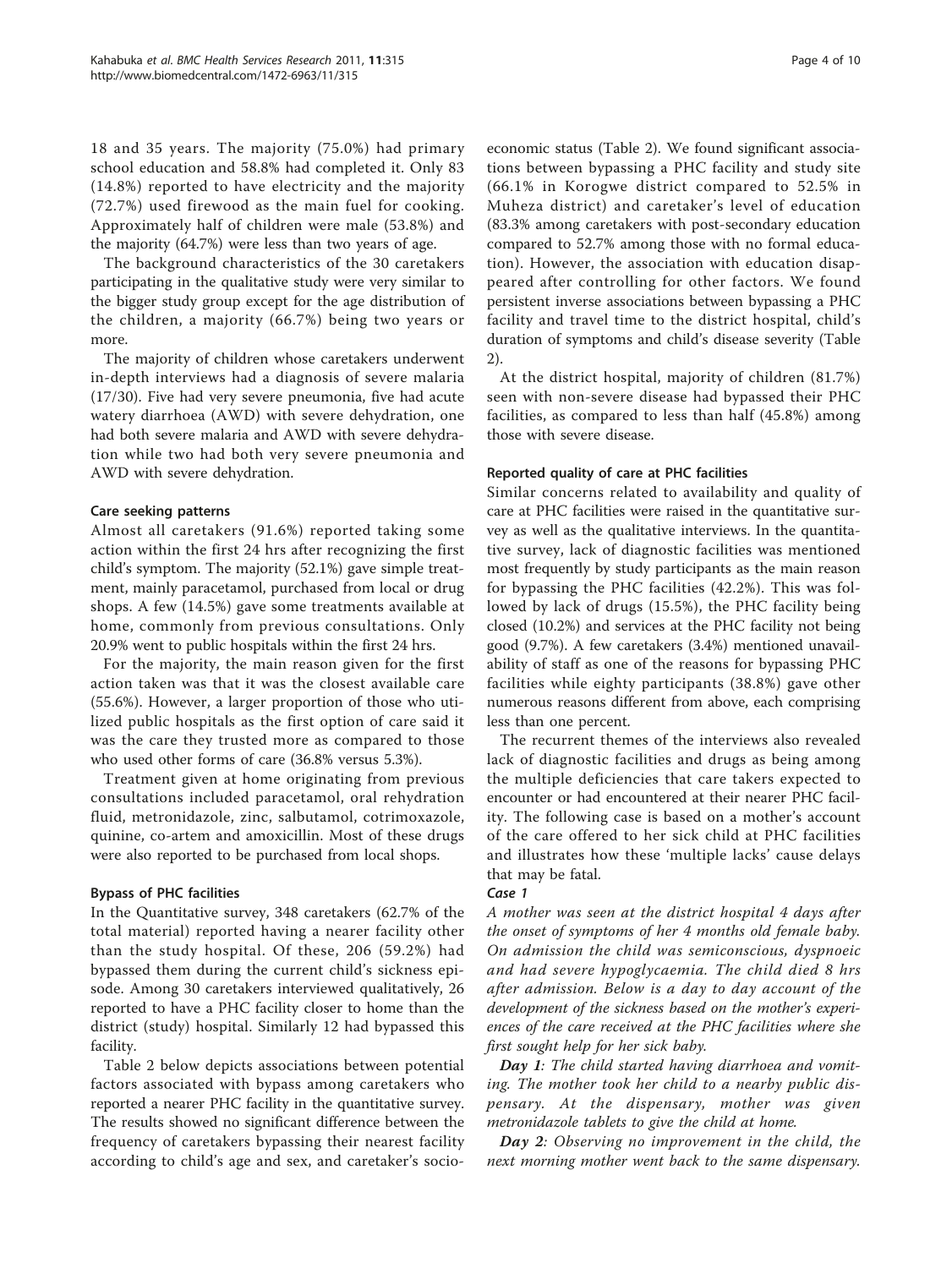| Page 5 of 10 |  |  |
|--------------|--|--|
|              |  |  |

<span id="page-4-0"></span>

| Table 2 Factors influencing the odds of bypassing a nearer facility by caretakers in the two districts ( $n = 348$ ) |  |  |  |  |
|----------------------------------------------------------------------------------------------------------------------|--|--|--|--|
|----------------------------------------------------------------------------------------------------------------------|--|--|--|--|

| Risk factor for bypassing            | Reported nearer facility | <b>Bypassers</b> | $OR^1$                | AOR <sup>2</sup>      |
|--------------------------------------|--------------------------|------------------|-----------------------|-----------------------|
|                                      | $n = 348$                | $n = 206$        | (95% CI)              | (95% CI)              |
| <b>Study Site</b>                    |                          |                  |                       |                       |
| Korogwe                              | 171                      | 113(66.1)        | $1.8$ $(1.1-2.7)$ *   | $1.8$ $(1.0-3.3)$ *   |
| Muheza                               | 177                      | 93 (52.5)        | Ref                   | Ref                   |
| Child sex                            |                          |                  |                       |                       |
| Female                               | 155                      | 88 (56.8)        | Ref                   | Ref                   |
| Male                                 | 193                      | 118(61.1)        | $1.2(0.8-1.8)$        | $1.5(0.8-2.8)$        |
| Child age (months)                   |                          |                  |                       |                       |
| $0 - 11$                             | 127                      | 73 (57.5)        | Ref                   | Ref                   |
| $12 - 23$                            | 88                       | 55 (62.5)        | $1.2$ (0.7-2.1)       | $1.4(0.6-3.0)$        |
| $24+$                                | 132                      | 77 (58.3)        | $1.0 (0.6-1.7)$       | $1.1$ (0.5-2.3)       |
| Number of living children            |                          |                  |                       |                       |
| 1 child                              | 86                       | 59 (68.6)        | $2.0$ (1.1-3.8)*      | $1.1 (0.5 - 2.7)$     |
| 2-3 children                         | 168                      | 98 (58.3)        | $1.3(0.8-2.2)$        | $1.1 (0.5 - 2.4)$     |
| 4 or more                            | 91                       | 47 (51.6)        | Ref                   | Ref                   |
| <b>Caretakers Level of Education</b> |                          |                  |                       |                       |
| No formal education                  | 74                       | 39 (52.7)        | Ref                   | Ref                   |
| Primary education                    | 256                      | 152 (59.4)       | $1.3(0.8-2.2)$        | $1.0(0.5-2.2)$        |
| Post-primary education.              | 18                       | 15(83.3)         | 4.5 $(1.2 - 16.8)$ *  | $1.4(0.3-6.9)$        |
| <b>SES</b>                           |                          |                  |                       |                       |
| Low                                  | 108                      | 59 (54.6)        | Ref                   | Ref                   |
| Middle or high                       | 240                      | 147 (61.2)       | $1.3(0.8-2.1)$        | $1.5(0.8-2.8)$        |
| Travel time to district hospital     |                          |                  |                       |                       |
| 0-59 minutes                         | 73                       | 56 (77.0)        | $3.1$ $(1.6-5.8)$ *   | $3.5$ $(1.5-8.2)$ *   |
| 60-119 minutes                       | 110                      | 80 (72.7)        | $2.4$ $(1.4-4.2)$ *   | $2.4$ (1.2-4.8)*      |
| 120+ minutes                         | 126                      | 66 (52.4)        | Ref                   | Ref                   |
| <b>Symptoms duration</b>             |                          |                  |                       |                       |
| $1-2$ days                           | 167                      | 131 (78.4)       | $8.0(4.4-14.4)^*$     | $11.0 (5.1 - 23.7)^*$ |
| 3-4 days                             | 98                       | 49 (50.0)        | $2.2$ $(1.2 - 4.0)$ * | 5.0 $(2.2 - 11.2)$ *  |
| 5 or more days                       | 85                       | 28 (31.3)        | Ref                   | Ref                   |
| Disease Severity <sup>3</sup>        |                          |                  |                       |                       |
| Non-severe                           | 120                      | 98 (81.7)        | $5.3$ $(3.1-9.0)$ *   | 4.5 $(2.2-9.1)$ *     |
| Severe disease                       | 203                      | 93 (45.8)        | Ref                   | Ref                   |

\* - Significant findings

1 Unadjusted Odds Ratio from bivariate analysis

2 Adjusted Odds Ratio for all other variables

3 Non-severe disease above includes: Non-severe malaria, non-severe pneumonia and acute watery diarrhoea with no dehydration

Severe disease included: Severe malaria, moderately severe and very severe pneumonia, and acute watery diarrhoea with some and with severe dehydration.

This time she was given one packet of oral rehydration solution and was told to continue giving metronidazole tablets as well.

Day 3: The diarrhoea and vomiting was getting worse. The child was getting weaker and started breathing fast. The mother decided to go straight to the health centre (next higher level facility). On arrival, she was ordered by the clinician to go and buy an injection (antibiotic) from the local drug store which she was told was going to help the fast breathing. After the child had received the injection she was then asked to take her to be investigated for malaria at a nearby private laboratory. There she paid, had the child tested and brought back the results which revealed malaria parasites. She was then told to go and buy quinine syrup. Later on the same day, the mother was told that her child's condition wasn't improving and that she should go to buy a second drug (antibiotic).

Day 4: The child was getting worse and was breathing very badly. The mother was sent to buy a third drug (antibiotic). The mother requested to be referred to the district hospital, but she was told even there they would give the child the same drug so she should rather go and buy the drug as advised. Later in the evening the quinine syrup the mother was giving her child by mouth was coming back through the nose. By that time the child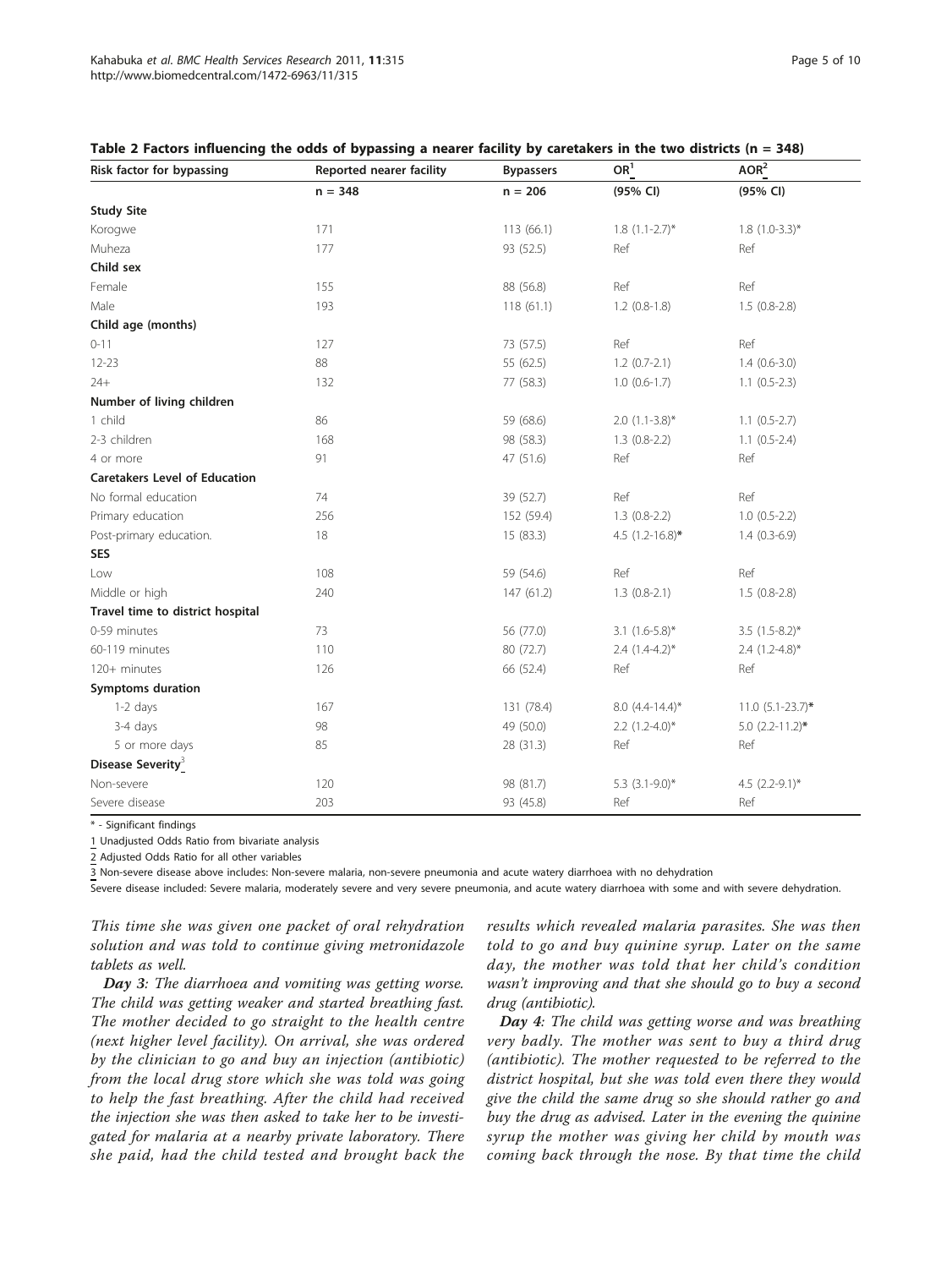could no longer breastfeed or eat but was still conscious. That is when she was referred the child to the district hospital. The mother was given a driver to bring her and her child to the district hospital, but no nurse was willing to accompany her. The child died 8 hrs after admission

Similar experiences of inadequate care were shared by other informants. In the following section the different deficiencies related to investigations, drugs, qualified health staff and services are further illustrated through the health seeking accounts of care takers.

#### Lack of diagnostic facilities

In line with the quantitative results, unavailability of investigations emerged as the main reason for bypassing PHC facilities among caretakers interviewed qualitatively. Most caretakers were keen to get their children investigated so that they could be sure of which disease their children were suffering from before receiving treatment. The following quote illustrates:

"... even if you take your child there, there is no service. If you arrive with a child with fever she will just be given ALU (current first line anti - malaria drug). There is no investigation that can tell you what's wrong with your child." (Bypasser, Kwamhosi village, Muheza district).

In this malaria endemic area, the most important investigations as perceived by the interviewees was the tests for malaria and haemoglobin level. At PHC facilities in Tanzania these investigations are almost always unavailable [[19](#page-9-0)]. The expectation of no investigations for malaria was reported to be a major reason for bypassing such facilities as expressed by the caretaker in the quote below:

"We usually go there, and it's free but sometimes they don't have malaria investigation. They tell you to go and do it at a private hospital and come back with results. I find it bothersome so I decided to go straight to the private hospital..." (Bypasser, Majengo village, Korogwe district).

As a way of dealing with lack of diagnostic facilities at the PHC facilities, one caretaker reported to have his child investigated elsewhere before going to the public dispensary:

"I started at a research centre because I wanted to know what was wrong with my child and whether he had malaria, there they have investigations. After they discovered that he had malaria that's when I took him to the public dispensary to get treatment..." (Non-bypasser, Kerenge village, Korogwe district)

#### Lack of drugs

The problem of lack of drugs at PHC facilities is well illustrated as one of the 'lacks' in the mother's account

presented in the case above. In addition, other caretakers who utilized their nearer PHC facilities reported:

"... After arriving at the dispensary we were told to go buy intravenous fluids, because they had none. They gave the baby one drip, the other one wasn't finished and that's when they told us to go to the district hospital" (Non-bypasser, Makiyumbi village, Muheza district)

Even a simple drug like paracetamol was sometimes not provided as reported by one caretaker who requested it at a health centre:

"Back there, they didn't give me any help, even paracetamol. Because my child had fever, we requested for paracetamol but they told us to go and buy. But we decided to go straight to look for transport to take us to this hospital as we were afraid we might be late and lose the child, it was around 8.30 pm..." (Non-bypasser, Kwadoya Village, Korogwe district).

The above caretaker presented at the district hospital with a convulsing, unconscious child. The child was diagnosed with severe malaria and received emergency care including blood transfusion and survived.

#### Lack of qualified health workers

Unavailability of qualified health workers at PHC facilities was mentioned by some caretakers as a reason for their decision to bypass such facilities. This was encountered in two situations, either no health worker was available or that the trusted health worker was no longer available at a given facility:

"I didn't take him there because there is no one to give drugs. The woman (nurse) has gone for a seminar and the man (clinical officer) is away, I guess he has gone to Tanga. I was told drugs are there but nobody to give you". (Bypasser; Kwamndolwa village - Korogwe district).

Another caretaker from the other district had these to say:

"You know at the dispensary, those times Dr. N was around. At least when you went he would examine the child, I think he also has left. Now when you go there someone just looks at you and prescribes drugs for you, they tell you they have no investigations. So I decided to come straight here where I can get investigations." (Bypasser, Kwafungo village, Muheza district).

Lack of qualified health workers at PHC facilities was as also reported to be encountered by a care-taker who utilized her nearer facility:

"The main doctor is no longer there, he was brought to this hospital. Back there, we have remained with no one. I was given this drug to give at home but after seeing the way my child was breathing I decided not to give but come straight here" (non-bypasser from Kerenge village - Korogwe district)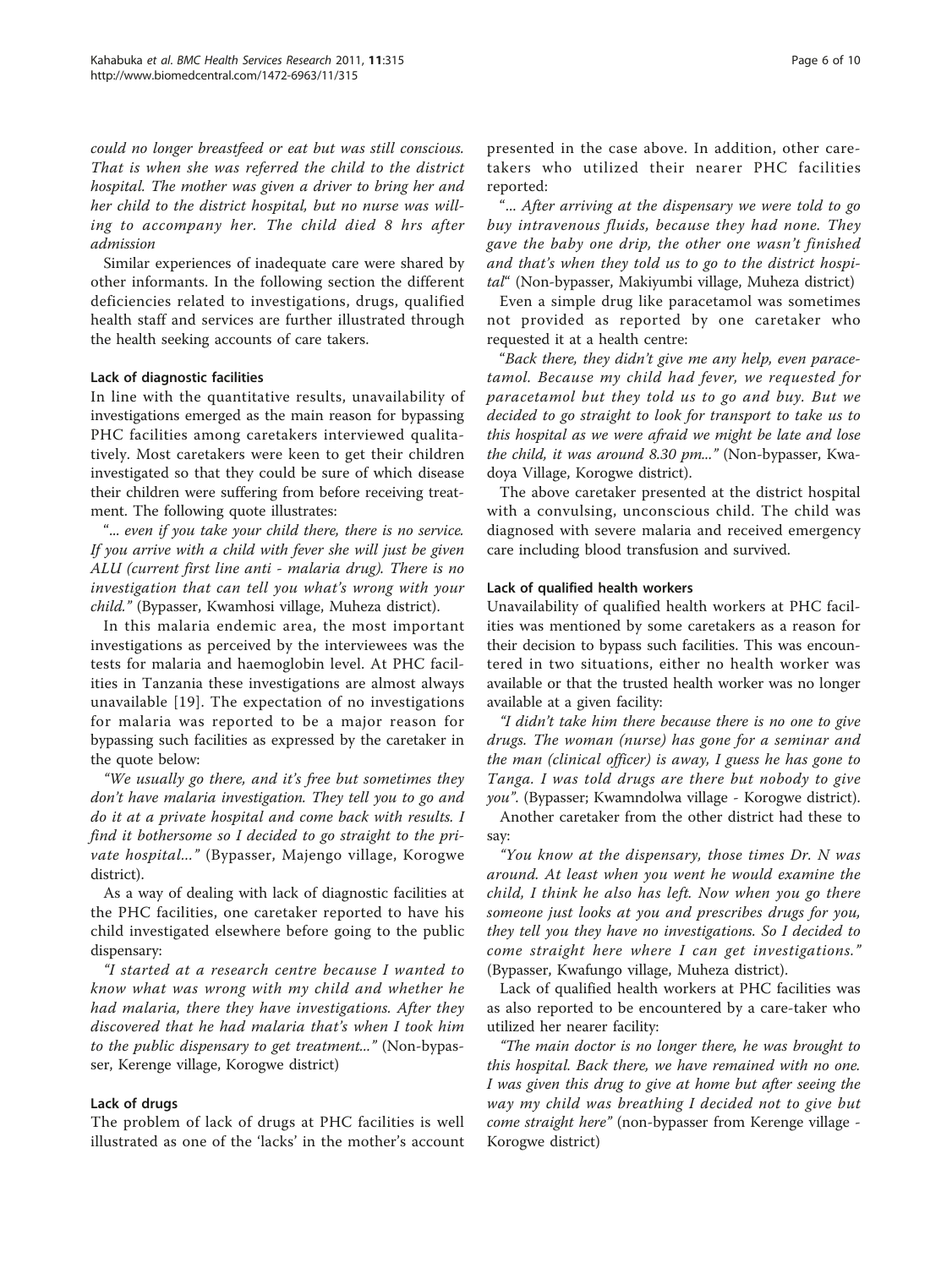#### Lack of services on weekends and holidays

Most dispensaries and some health centres in Tanzania do not operate during weekends and caretakers are forced to turn to other available options of care when need arises. As a result children may not receive appropriate care, as the case below illustrates.

Case 2

A mother was seen at the district hospital 3 days after the onset of symptoms of her 46 months old female child. On admission the child was unconscious and was diagnosed with severe malaria. Below is the mother's account of what happened.

Day 1: Mother was worried that her child was weak and did not eat well. At night the child developed fever.

Day 2: Next day the mother took the child to a private dispensary. The clinician diagnosed malaria and treated the child with SP (old first line anti-malarial drug, no longer in use).

"Usually I don't take my child there, that day I went because it was Saturday and the public hospital wasn't operating", the mother reported.

The same night the child developed high fever and started making noise with abnormal movements (fits). The mother thought it was the result of the drug fighting the malaria parasites and gave her child paracetamol. The fever went down and the child continued to sleep.

Day 3: The next morning the child seemed OK. She was playing but did not take much of her tea and chapati for breakfast. In the afternoon the child refused to eat anything.

" We prepared ugali for lunch and when she refused I cooked her rice which she likes but still she did not eat even a little, then I told myself my child must be real ill", the mother reported. Later during the day, the child's condition became worse as reported below by the mother; "Around 2 pm, she started making noise, very much noise, and was shaking strongly (convulsions). I tried to make her stand but she couldn't, I tried to make her sit, she couldn't either. In a short while her face changed completely and was not that of Mahija (child's name). I was so afraid and I asked myself, "What's wrong with my child?" I told her father who told me to get prepared to go to the hospital and that's when we came here..."

The child died later the same day.

### **Discussion**

The study found that almost 6 in 10 caretakers seen at the district hospital had bypassed their nearer PHC facilities. The majority had opted to give drugs purchased from local and drug shops prior to coming to the district hospital, a practise that poses several dangers and may often lead to delays in seeking appropriate care. First of all, the drugs are given without prior examination of the child which may result in ineffective treatment. Secondly, the inexperienced prescribers at local and drug shops may give wrong dosage, which may lead to ineffective or harmful effects of the drugs given. Furthermore, most of these shops are very poorly regulated and sometimes sell unregistered and expired drugs [[20](#page-9-0)].

The main reason given for bypassing the PHC facilities in our study was the lack of diagnostic facilities at such facilities, particularly lack of equipments to test for malaria and blood haemoglobin level. The above two investigations are commonly unavailable at most PHC facilities in Tanzania [[19\]](#page-9-0). Health workers generally make a diagnosis based on symptoms only and tend to prescribe anti-malarial drugs to most children with a history of fever. Malaria prevalence has decreased during the last decade in Tanzania as well as in other parts of Sub-Saharan Africa [[21\]](#page-9-0). This may indicate that if not properly investigated, many children with fever may wrongly be diagnosed as malaria cases, and the treatment given may then not lead to recovery. Care-takers with such experiences may then tend to bypass these facilities the next time they seek care.

The second most common reason given for bypassing PHC facilities was the lack of drugs. Having travelled for some distance to reach a dispensary or a health centre, some of which charge unofficial fees for consultation [[22](#page-9-0)], caretakers reported that their children commonly had not undergone any investigation. Furthermore, they were often told that drugs were out of stock and therefore given prescriptions to buy them elsewhere. In the first case described above, the caretaker was told to buy drugs three times, which in addition to taking her precious time, was very costly. The mother spent a lot of money and ended up loosing her child. This could explain why many caretakers in our study opted to use other options of care and bring children straight to the hospital if the condition did not improve. It may as well explain the ongoing reported preference for the "overthe counter drugs" as the first option of care reported from several previous studies [[23](#page-9-0)-[26\]](#page-9-0).

Another reason for bypassing PHC facilities given by caretakers in our study was lack of qualified personnel at such facilities, which is not a new finding. The main problem has been poor distribution where a majority of health staff are found in towns and big cities leaving the rural areas under-staffed [\[27](#page-9-0)]. A recent survey conducted in six districts of Northern Tanzania concluded that there were actually adequate human resources for health care provision in the area according to national standards. However, most qualified staff were concentrated in a few centralized locations [\[28\]](#page-9-0).

Preference for higher level facilities has been reported in several other studies in Tanzania [[11,12](#page-8-0)], as well as from other low-income countries [[7-9](#page-8-0)]. In a study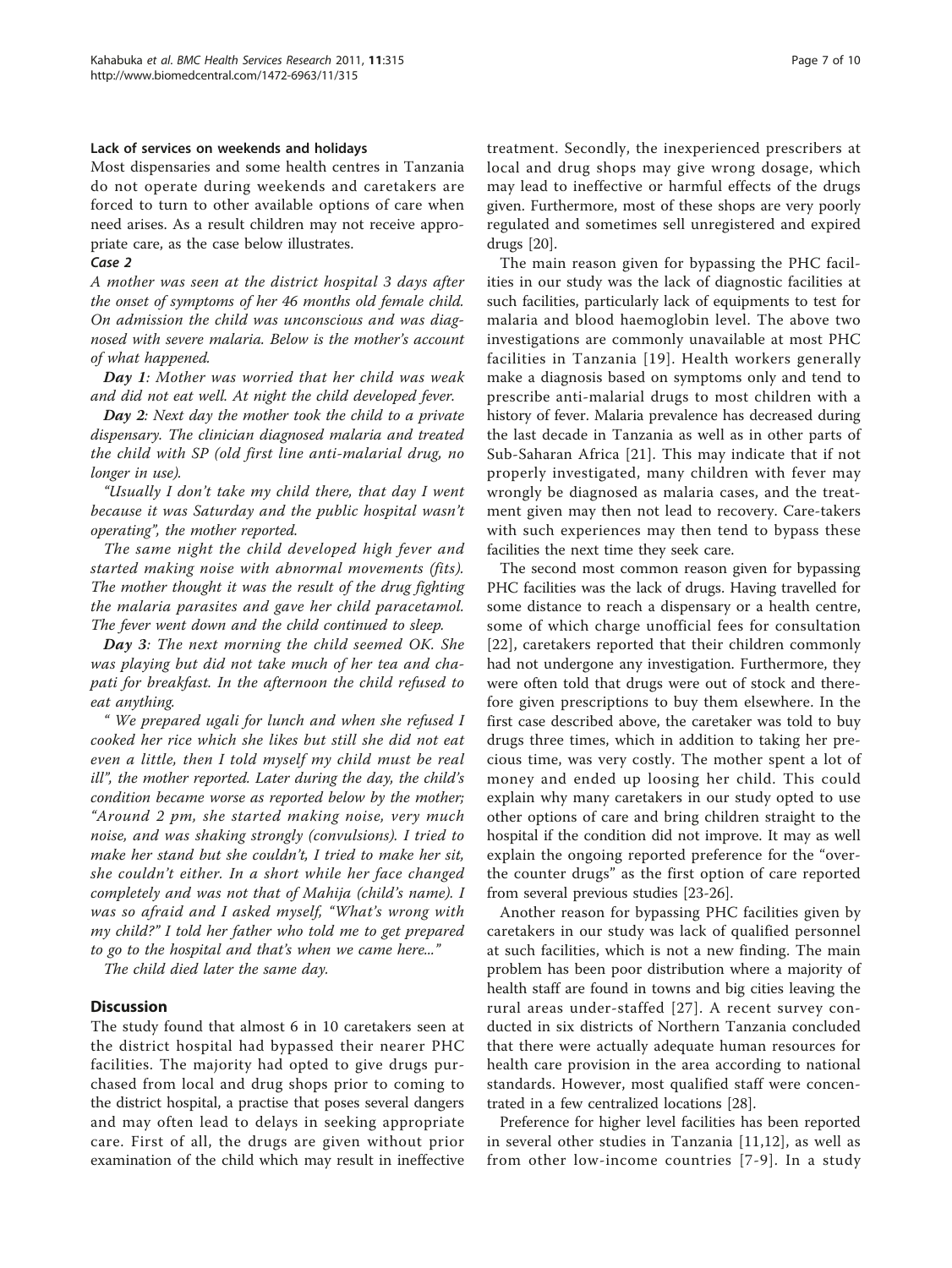conducted in Tanzania, 44% of the women seeking birth care had bypassed their nearest facility while 59.8% of women who lived in a village with a functioning health facility had delivered at home [[11\]](#page-8-0). In this study, the women reported that quality of care (e.g. best provider, availability of drugs) and a greater trust in health workers at the facility chosen for delivery were the main reasons for selecting the facility. Results from a household survey carried out in Lushoto district in Tanzania showed that patients bypassed their lower level of health care to seek hospital treatment because of poor quality of services and poor availability of drugs [\[12](#page-8-0)].

Results from a population based discrete choice experiment to evaluate factors influencing women's preferences for place of delivery in rural Tanzania supports the above findings (29). The experiment established that the most important facility attributes influencing women's preferences for place of delivery were a respectful provider attitude and availability of drugs and medical equipment. Policy simulations suggested that if these attributes were improved at existing facilities, the proportion of women preferring facility delivery would rise from 43% to 88% [[29](#page-9-0)].

Poor quality of services at PHC facilities has previously been reported from several other studies in Tanzania [\[12](#page-8-0)[,30](#page-9-0)-[33\]](#page-9-0). In one of the studies, it was found that a typical dispensary had a 40% probability of having the required level of drugs for injections and shortages of diagnostic and dressing equipments were very common [[31\]](#page-9-0). In the same study above it was found that, the only real curative care advantage of health centres compared to dispensaries was their laboratory services. However, these laboratories were characterised by frequent shortage of reagents and other materials. Drugs availability in health centres was found to be even worse as compared to dispensaries. In a study carried out in Morogoro rural and Kilombero region, health centres and dispensaries were characterized by very long waiting times and shortage of staff and medicines [\[33](#page-9-0)].

From Kenya, Audo et al. reported that between 46.3% and 59.5% of mothers in a rural district had bypassed their lowest level hospitals in favour of district or provincial hospitals when seeking antenatal care, child immunizations and other child health services [[7](#page-8-0)]. The most frequent reasons for bypassing PHC facilities given by the women in this study were poor care (21%), lack of drugs and supplies (17%) and poor laboratory services (12%). In Sri-Lanka, 66.5% of survey respondents with a minor or major illness in the past month reported bypassing their nearest health facility [\[8\]](#page-8-0).

Our quantitative survey found shorter travel time, lower disease severity and shorter duration of symptoms to be associated with increasing frequency of bypassing a PHC facility for child care (Table [2\)](#page-4-0). Several previous studies have shown that distance is an important barrier to health care access [[34,35](#page-9-0)]. It is worth noting that in our study, 52.4% of caretakers who reported to have travelled for two or more hours to reach the district hospital had bypassed their nearer PHC facilities. The substantial higher proportion of children with severe disease among non-bypassers (83.3%) as compared to bypassers (48.7%) could in part be a result of selection bias. Children with non-severe disease and who improved after utilizing their nearer PHC facilities obviously needed not to go to the district hospital and are hence under-represented. However, the higher disease severity and longer delays among those who first visit PHC facilities may indicate that treatment given at these facilities is not appropriate and that the use of these facilities may delay caretakers from seeking appropriate care. The findings from the qualitative interviews support this explanation.

The observation that the majority of children (81.7%) seen with non-severe disease at the district hospital had actually bypassed their nearer PHC facilities, suggests strong over-utilization of higher level facilities that are intended to treat severe cases referred from PHC facilities. When PHC facilities are bypassed, children are treated at higher costs than necessary, PHC facilities become under-utilized and higher level facilities become overburdened and diverted from their primary purpose of providing specialized care for more complicated cases [[36,37\]](#page-9-0).

# Methodological strengths and limitations

This study inquired care-seeking information related to the current child illness. By using this approach, we believe we were able to pick up easily forgettable careseeking information which community based studies may miss, often relying on past illness episodes of preceding weeks. The use of both quantitative and qualitative research methods which supported one another strengthens the validity of our findings.

The study was hospital-based and thus prone to selection bias. Caretakers who utilize PHC facilities or other options of care and did not proceed to the district hospitals could not be studied. Therefore, only the frequency of bypass among those reaching the district hospitals could be established, and not the overall frequency of bypass based on all who went for treatment at any facility in the area. However the bypassing frequency established in our study was somewhat similar to the bypassing frequencies reported in communitybased studies referred to above. In addition, this was the most practical way to study bypass in relation to severe disease, since disease severity could possibly not be well established from merely a history of previous sickness episode at household level.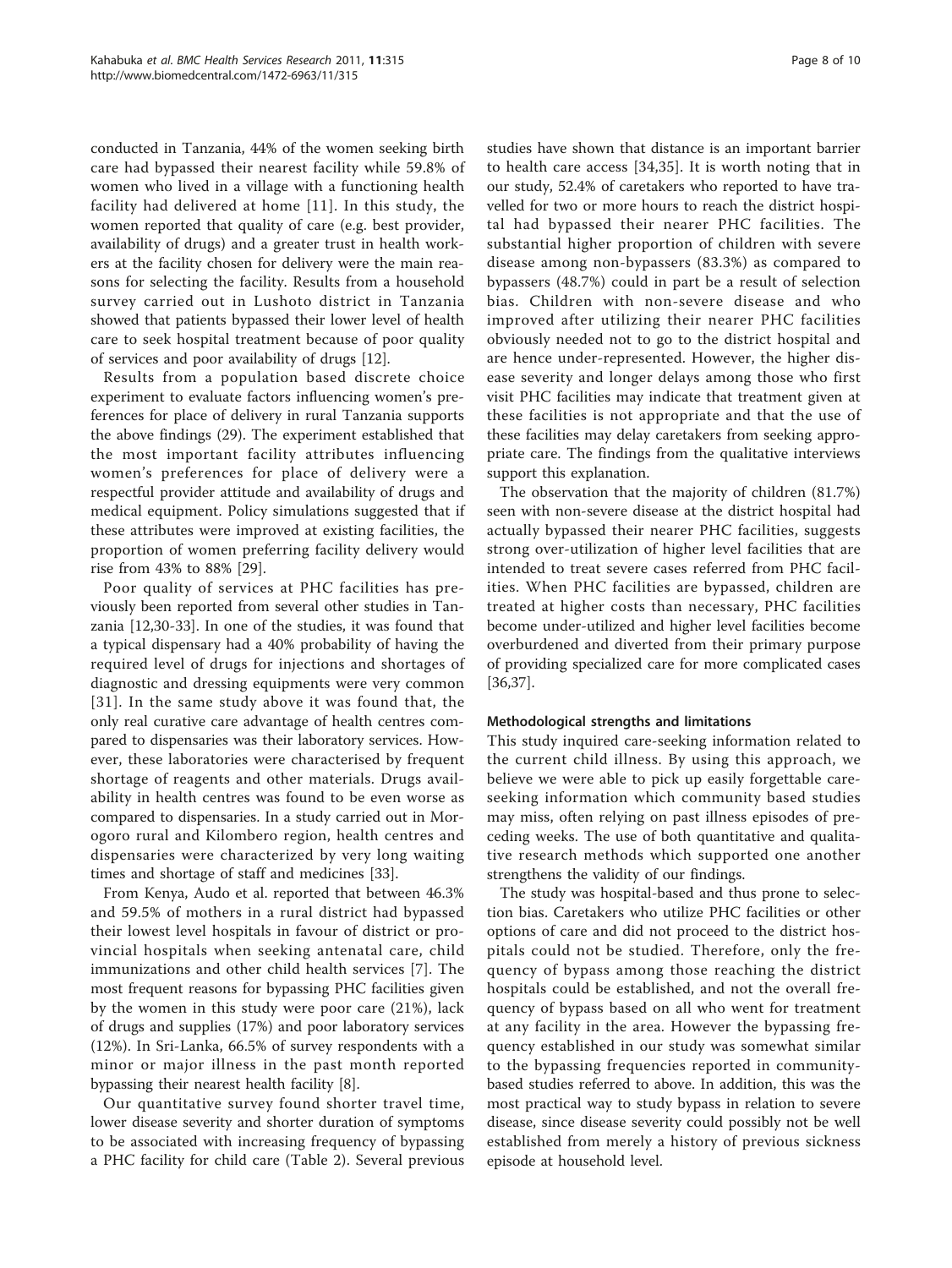<span id="page-8-0"></span>Owing to the ethical consideration that the interviews were only to be conducted after the child had received emergency care and was stable, very severely ill children who died within a few hours after admission were missed. However we believe this did not affect our findings as the numbers were small (we missed only 24 children who were confirmed to have died from malaria, pneumonia or diarrhoea).

We had no refusals, neither for the quantitative nor the qualitative study. This may be partly because the study was hospital-based and interviews were done among caretakers of sick children by clinicians who were involved in the treatment of the children. Furthermore, care-takers may have had no objection to participate because the study involved no alteration in the standard care and only inquired care-seeking information which is usually obtained in any normal consultation.

# Conclusions

Our study has shown that people are willing to travel long distances to reach facilities perceived to provide services of better quality. This is a major equity issue indicating that quality health care is less accessible to the economically disadvantaged population who can not afford travelling costs to access quality care at higher level hospitals. Improving the quality of care at PHC facilities could also reduce delays in seeking appropriate care. Making simple investigations like rapid malaria diagnostic tests available and securing essential drugs at PHC facilities would improve case diagnosis and management which in turn may increase trust in the care provided at these facilities. Hence, we argue that in a situation of scarce resources, strengthening already existing PHC facilities to provide better quality services to rural populations should be prioritised before increasing the number of such facilities. We however acknowledge that provision of drugs and diagnostic facilities alone may not necessarily result in increase in services uptake, other factors such as provider-user interrelations also need to be addressed.

#### Abbreviations used

PHC: Primary Health Care; OPD: Out-Patient Department; WHO: World Health Organization; ORS: Oral Rehydration Solution; ALU: Artemether Lumefantrine (first-line antimalaria drug).

#### Acknowledgements

This study was funded by the Norwegian government through Quota program and was part of PhD training. We are grateful to all respondents for participating in the study. We thank Ottar Mæstad and Mary Tuba for their useful contributions.

#### Author details

<sup>1</sup> Centre for International Health, Faculty of Medicine and Dentistry, University of Bergen, Norway. <sup>2</sup>Department of Nursing, Bergen University College Norway.

#### Authors' contributions

CK planned and wrote the protocol, collected and analysed data, and was the lead author of the manuscript. GK had substantial contribution to the protocol development as well as data analysis and writing the manuscript. SGH and KMM supervised data analysis and contributed in writing the manuscript. All authors have read and approved the final version.

#### Competing interests

The authors declare that they have no competing interests.

Received: 14 July 2011 Accepted: 17 November 2011 Published: 17 November 2011

#### References

- 1. Rutherford ME, Mulholland K, Hill PC: [How access to health care relates to](http://www.ncbi.nlm.nih.gov/pubmed/20345556?dopt=Abstract) [underfive mortality in sub-Saharan Africa: systematic review.](http://www.ncbi.nlm.nih.gov/pubmed/20345556?dopt=Abstract) Trop Med Int Health 2010, 15(5):508-19.
- 2. Black RE, Cousens S, Johnson HL, Lawn JE, Rudan I, Bassani DG, Jha P, Campbell H, Walker CF, Cibulskis R: [Global, regional, and national causes](http://www.ncbi.nlm.nih.gov/pubmed/20466419?dopt=Abstract) [of child mortality in 2008: a systematic analysis.](http://www.ncbi.nlm.nih.gov/pubmed/20466419?dopt=Abstract) Lancet 2010, 375(9730):1969-87.
- 3. Darmstadt GL, Bhutta ZA, Cousens S, Adam T, Walker N, de Bernis L: [Evidence-based, cost-effective interventions: how many newborn babies](http://www.ncbi.nlm.nih.gov/pubmed/15767001?dopt=Abstract) [can we save?](http://www.ncbi.nlm.nih.gov/pubmed/15767001?dopt=Abstract) Lancet 2005, 365(9463):977-88.
- 4. Ewbank DC: [Impact of health programmes on child mortality in Africa:](http://www.ncbi.nlm.nih.gov/pubmed/8307677?dopt=Abstract) [evidence from Zaire and Liberia.](http://www.ncbi.nlm.nih.gov/pubmed/8307677?dopt=Abstract) Int J Epidemiol 1993, 22(Supplement 1): S64.
- 5. Pison G, Trape J, Lefebvre M, Enel C: [Rapid decline in child mortality in a](http://www.ncbi.nlm.nih.gov/pubmed/8449650?dopt=Abstract) [rural area of Senegal.](http://www.ncbi.nlm.nih.gov/pubmed/8449650?dopt=Abstract) Int J Epidemiol 1993, 22(1):72.
- Kamugisha ML, Gesase S, Mlwilo TD, Mmbando BP, Segeja MD, Minja DT, Massaga JJ, Msangeni HA, Ishengoma DR, Lemnge MM: [Malaria specific](http://www.ncbi.nlm.nih.gov/pubmed/17547098?dopt=Abstract) [mortality in lowlands and highlands of Muheza district, north-eastern](http://www.ncbi.nlm.nih.gov/pubmed/17547098?dopt=Abstract) [Tanzania.](http://www.ncbi.nlm.nih.gov/pubmed/17547098?dopt=Abstract) Tanzan Health Res Bull 2007, 9(1):32-7.
- 7. Audo MO, Ferguson A, Njoroge PK: Quality of health care and its effects in the utilisation of maternal and child health services in Kenya. East Afr Med J 2006, 82(11).
- 8. Akin JS, Hutchinson P: [Health-care facility choice and the phenomenon](http://www.ncbi.nlm.nih.gov/pubmed/10538717?dopt=Abstract) [of bypassing.](http://www.ncbi.nlm.nih.gov/pubmed/10538717?dopt=Abstract) Health Policy Plan 1999, 14(2):135.
- 9. Low A, Coeyere D, Shivute N, Brandt LJ: Patient referral patterns in Namibia: identification of potential to improve the efficiency of the health care system. Int J Health Plan M 2001, 16(3):243-57.
- 10. Tanzania survey points to high risk of maternal death: Safe Mother 1994,  $13:1-2$
- 11. Kruk ME, Mbaruku G, McCord CW, Moran M, Rockers PC, Galea S: [Bypassing](http://www.ncbi.nlm.nih.gov/pubmed/19304785?dopt=Abstract) [PHC facilities for childbirth: a population-based study in rural Tanzania.](http://www.ncbi.nlm.nih.gov/pubmed/19304785?dopt=Abstract) Health Policy Plan 2009, 24(4):279-88.
- 12. Agyemang-Gyau P, Mori AE: The ability and willingness to pay for health care: The Case of Bumbuli area in Lushoto district. Proceedings of the 17th Annual Scientific Conference of the TPH Mkonge Hotel, Tanga; 1998, 23-26, 1999 24-6.
- 13. The United Republic of Tanzania: 2002 Population and Housing Census: General Report. 2002.
- 14. Sembuche SH, Ishengoma DS, Seth MD, Francis F, Rutta AS, Kamugisha ML, Lemnge MM: [Epidemiology of malaria in an area prepared for clinical](http://www.ncbi.nlm.nih.gov/pubmed/19615093?dopt=Abstract) [trials in Korogwe, north-eastern Tanzania.](http://www.ncbi.nlm.nih.gov/pubmed/19615093?dopt=Abstract) Malaria Journal 2009, 8:165.
- 15. WHO: Pocket book of hospital care for children: Guidelines for the management of common illnesses with limited resources Geneva. World Health Organisation; 2005.
- 16. Rutebemberwa E, Kallander K, Tomson G, Peterson S, Pariyo G: [Determinants of delay in care seeking for febrile children in eastern](http://www.ncbi.nlm.nih.gov/pubmed/21585086?dopt=Abstract) [Uganda.](http://www.ncbi.nlm.nih.gov/pubmed/21585086?dopt=Abstract) Trop Med & Int Health 2009, 14(4):472-9.
- 17. Taffa N, Chepngeno G: [Determinants of health care seeking for](http://www.ncbi.nlm.nih.gov/pubmed/21585086?dopt=Abstract) [childhood illnesses in Nairobi slums.](http://www.ncbi.nlm.nih.gov/pubmed/21585086?dopt=Abstract) Trop Med & Int Health 2005, 10(3):240-5.